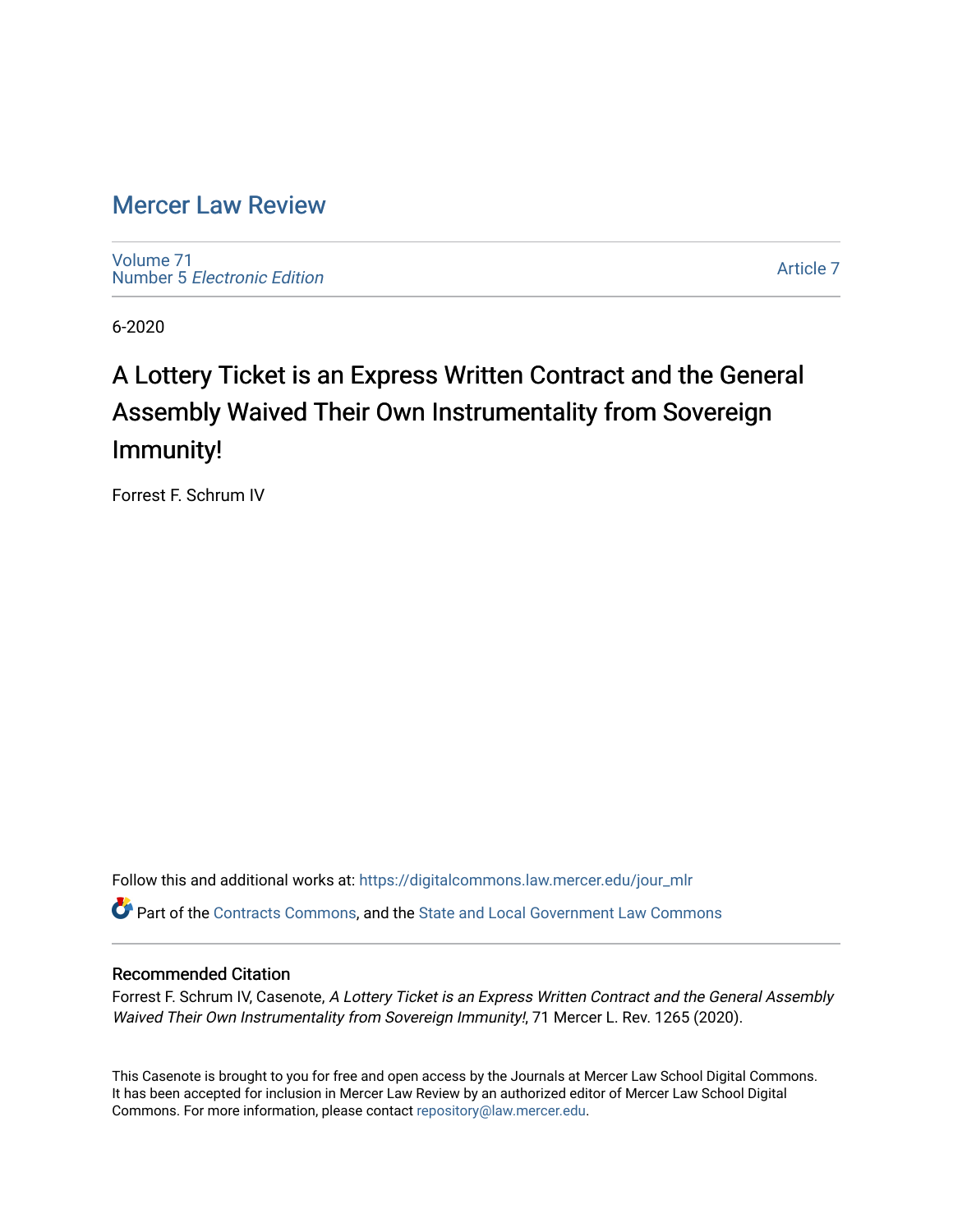# **A Lottery Ticket is an Express Written Contract and the General Assembly Waived Their Own Instrumentality from Sovereign Immunity!\***

# **by Forrest F. Schrum IV**

#### I. INTRODUCTION

The creation of an express written contract occurs every day. These are contracts documented on an instrument where two parties agree to performing certain actions or preventing a party from performing, and they allow these parties to be liable to the other if one were to breach the contract. For an express written contract, the right to sue for breach of contract is so vital that when the General Assembly created the Georgia Constitution, a clause was added that precludes Georgia and all entities/instrumentalities within, to use sovereign immunity to avoid litigation.<sup>1</sup> If Georgia or the entities/instrumentalities of the state could use sovereign immunity to avoid liability for breaching a contract, the entire purpose of an express written contract would be destroyed.

Generally, parties understand when they enter into these express written contracts, but that is not always the case, especially for the Georgia Lottery Corporation in the case at hand. In *Georgia Lottery Corporation v. Patel*, <sup>2</sup> Patel won \$5,000,000 on a scratch off lottery ticket. When Patel requested the money, the Georgia Lottery Corporation (GLC) denied her ticket and refused to give the money

- 1. GA. CONST. art. I, § 2, para. 9(c).
- 2. 349 Ga. App. 529, 826 S.E.2d 385 (2019).

<sup>\*</sup>A sincere thank you to Professor Michael Sabbath and the Mercer Law Review members for inspiration and guidance throughout the drafting and editing process. Additionally, thank you to my family and friends for their constant support and love during my journey in law school and future career.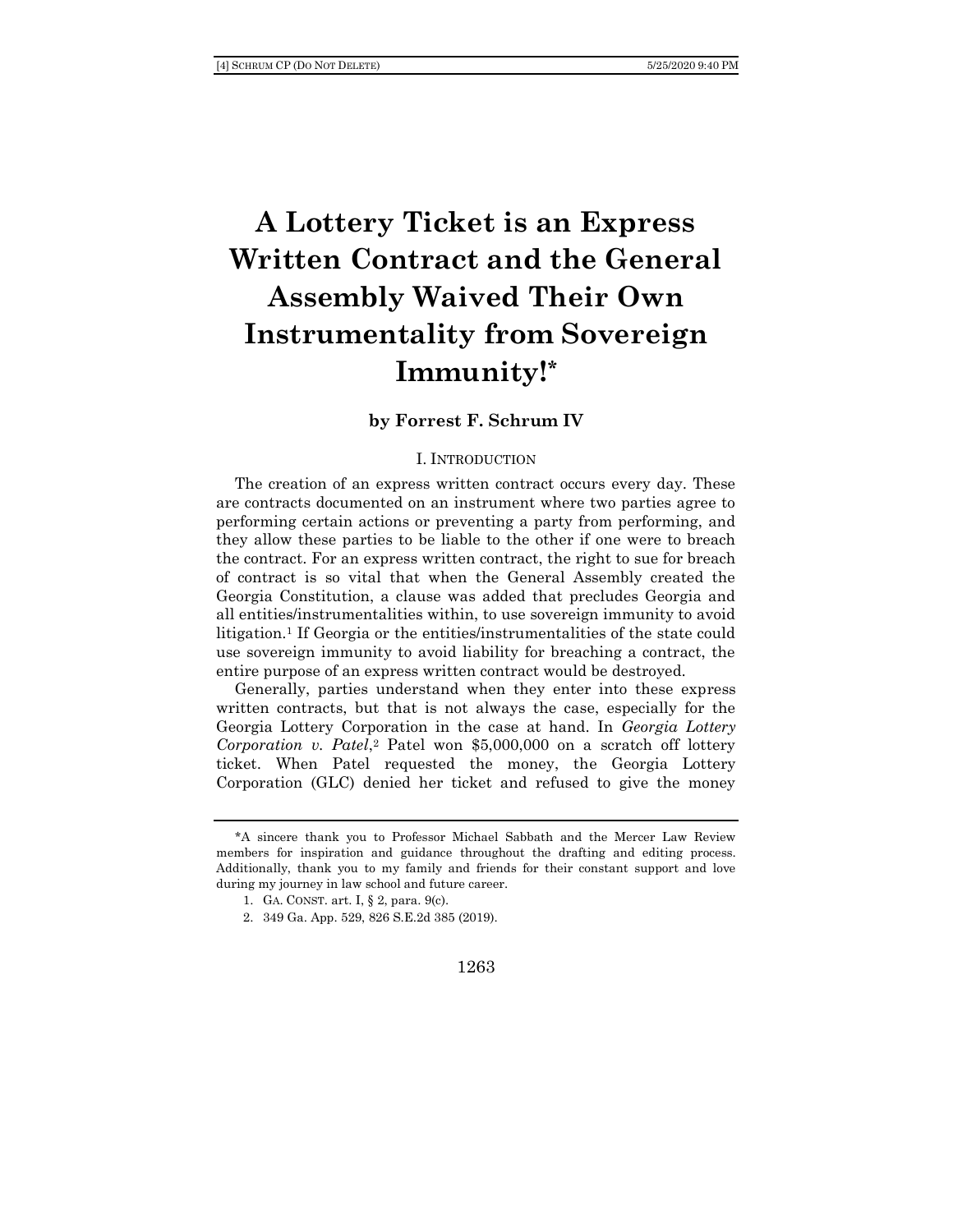over. In frustration, Patel sued GLC for breach of contract. GLC, as a government instrumentality, raised sovereign immunity to deny Patel's claim. All hope seemed lost that Patel would never recover her life changing \$5,000,000.<sup>3</sup> However, the Court of Appeals found, on first impression, that a lottery ticket is an express written contract, which means GLC may not implement sovereign immunity.<sup>4</sup> Thankfully, Patel's dreams, like many Georgia citizens who play the lottery, are still alive and Patel can have a proper trial in pursuit of recovering the \$5,000,000 won from the lottery ticket.

# II. FACTUAL BACKGROUND

On June 12, 2016, a large number of lottery tickets were purchased at the Neighborhood Food Mart in Dublin, Georgia. Specifically, 34 packs or 460 lottery tickets were bought within a two-minute time frame. Over the next three days, the tickets were scanned in multiple areas including: Decatur; Scottdale; Clarkston; Lilburn; Macon; and Dublin. A camera at one of the gas stations showed that Patel's son, who is not old enough to play the lottery, was scanning some tickets at the Neighborhood Food Mart. However, Patel's son denies scanning the ticket that held the \$5,000,000 cash prize.<sup>5</sup>

Patel's daughter, of legal age to play the lottery, testified that she had drove down to Dublin on June 12, 2016 and bought seven packs of lottery tickets. The daughter's reasoning for buying the excessive amount of tickets was to give the tickets as a gift to Patel for her birthday. The whole family drove to Atlanta on June 13, 2016 to celebrate Patel's birthday. On the way to Atlanta, Patel's daughter gave Patel five packs of lottery tickets and Patel's daughter testified that she gave the remaining two packs to Patel at the actual birthday dinner.<sup>6</sup> The lottery tickets contained GLC as the party to contact. In addition, each ticket contained the price of \$20 to buy the ticket, a statement of how to play the ticket, instructions for certain bonuses that could be won, the odds of winning prizes, a disclaimer for ticket purchasers to be at least 18 years old, and how to claim a winning ticket over \$600.<sup>7</sup>

After Patel had allegedly scanned the ticket, Patel submitted the ticket on June 28, 2016. Since the reward of \$5,000,000 is of significant weight, GLC conducted an investigation to validate the ticket. GLC

<sup>3.</sup> Patel v. Georgia Lottery Corporation, 350 Ga. App. 883, 830 S.E.2d 393, 394 (2019).

<sup>4</sup>*. Ga. Lottery Corp.*, 349 Ga. App. at 533–34, 826 S.E.2d at 390.

<sup>5</sup>*. Patel*, 350 Ga. App. at 884, 830 S.E.2d at 394.

<sup>6</sup>*. Id.* at 885, 830 S.E.2d at 395.

<sup>7</sup>*. Ga. Lottery Corp.*, 349 Ga. App. at 529–30, 826 S.E.2d at 387.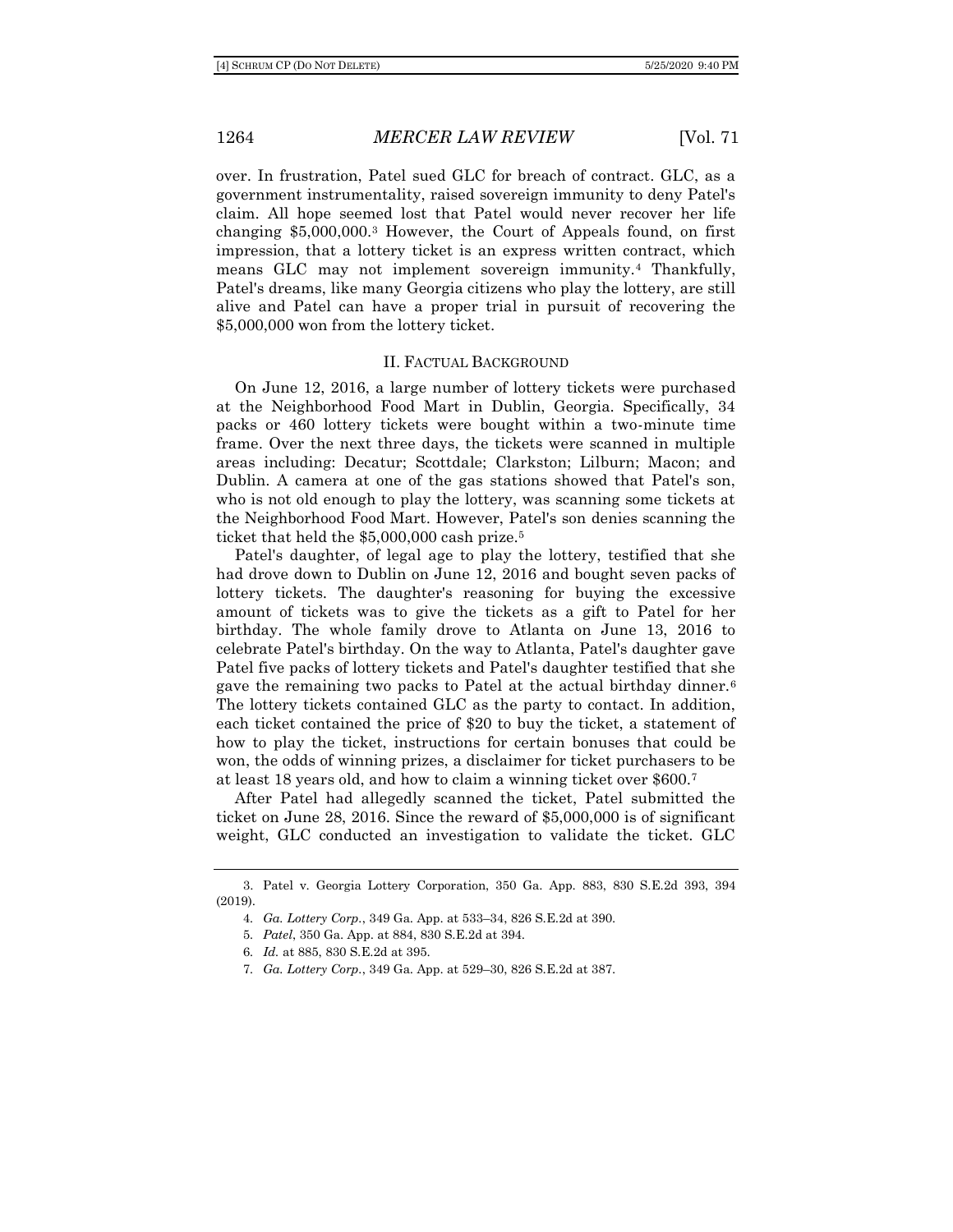found the surveillance video of the camera that showed Patel's son was scanning lottery tickets. Since Patel's son is not of legal age to play the lottery, Joseph J. Kim, senior vice president of the Georgia Lottery Commission, sent a letter informing Patel that GLC's Prize Valuation Department invalidated the ticket and declined to pay the \$5,000,000.<sup>8</sup> Since Patel claims scanning the winning ticket, herself, this ultimately led Patel to take action against GLC for breach of contract because Patel claims she was the holder of the lottery ticket.<sup>9</sup>

## III. LEGAL BACKGROUND

To further understand the significance of *Georgia Lottery Corporation v. Patel*, it is important to review the history of prior cases, statutes, and the Georgia Constitution. These historical cases shed light on the Court of Appeal's reasoning and the overall paradox that elaborately unfolds.

### *A. Sovereign Immunity does not apply to Express Written Contracts*

Georgia's General Assembly redrafted and ratified the Georgia Constitution in 1982.<sup>10</sup> One section, within the Constitution, provides an outline of the uses and exceptions to sovereign immunity.<sup>11</sup> The section, Ga. Consta. Art. I,  $\S$  II, Para. IX(c),<sup>12</sup> provides, "The state's defense of sovereign immunity is hereby waived as to any action ex contractu for the breach of any written contract now existing or hereafter entered into by the state or its departments and agencies."<sup>13</sup> Essentially, the Georgia Constitution states that any action against the state regarding a breach of written contract cannot use sovereign immunity.<sup>14</sup>

In 2008, the Georgia Court of Appeals explained this exception in *Watts v. City of Dillard*, <sup>15</sup> which clarifies the extent of using an immunity for a breach of contract claim. While the Georgia Constitution is clear on the exception to sovereign immunity, some confusion was present between municipals corporations applying sovereign

15. 294 Ga. App. 861, 670 S.E.2d 442 (2008).

<sup>8</sup>*. Patel*, 350 Ga. App. at 883–84, 830 S.E.2d at 394–95.

<sup>9</sup>*. Ga. Lottery Corp.*, 349 Ga. App. at 529, 826 S.E.2d at 387.

<sup>10</sup>*. See* GA. CONST.

<sup>11.</sup> GA. CONST. art. I, § 2, para. 9.

<sup>12.</sup> GA. CONST. art. I, § 2, para. 9(c).

<sup>13</sup>*. Id.* 

<sup>14</sup>*. Id.*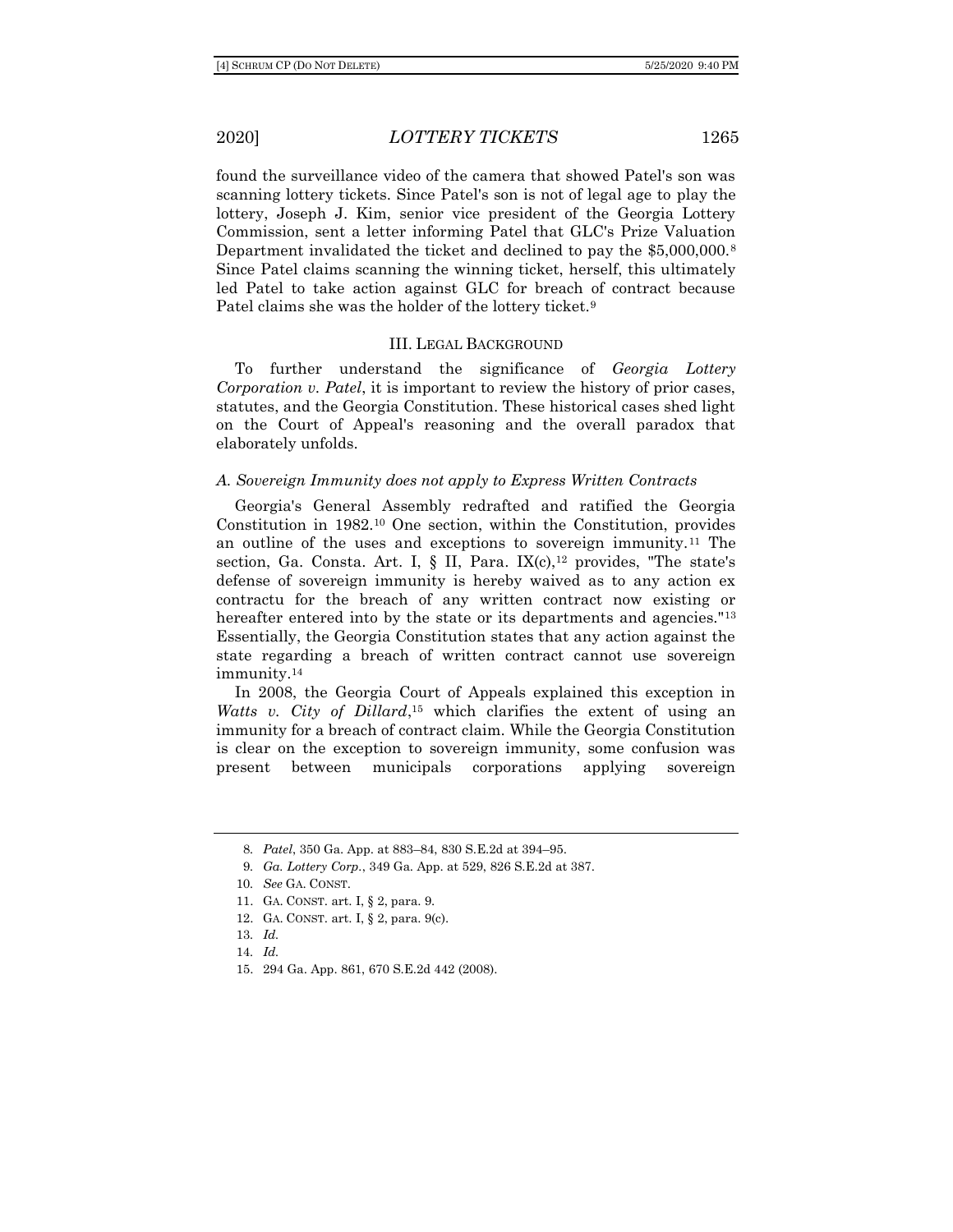immunity.<sup>16</sup> The court relied on *Precise v. City of Rossville*, <sup>17</sup> which clarified, "[M]unicipal immunity is not a valid defense to an action for breach of contract."<sup>18</sup> "[H]owever, sovereign immunity is waived only as to actions based on written contracts."<sup>19</sup> Thus, this clarification shows the exception is only applicable under sovereign immunity for nonmunicipal corporations.

Regarding *Georgia Lottery Corporation v. Patel*, this authority demonstrates the broad significance of having sovereign immunity, not being a municipal corporation, and what exceptions apply when the suit involves a breach of contract. The Constitution and the court clearly show that the contract related to the action must be in writing for the state to waive their privilege of sovereign immunity. In other actions, sovereign immunity will still apply, and bar suit related to other matters, like oral contracts or a contract not determined to be an express written contract.

# *B. The Lottery Tickets initial steps to becoming a binding Express Written Contract*

The Georgia Supreme Court decided, *Talley v. Mathis,*<sup>20</sup> to settle a dispute between two individuals that had made a contract centered on the lottery. In 1995, Talley and Mathis (both residents of Georgia) contracted to buy lottery tickets together in Kentucky and to split the winnings between them. Mathis won a large sum of money from one of the tickets and then refused to split the winnings with Talley. Talley then sued for breach of contract against Mathis.<sup>21</sup> Under O.C.G.A. § 13- 8-3,<sup>22</sup> the trial court and the court of appeals decided that the contract was a gambling contract and void, thus dismissing the claim.<sup>23</sup>

The court ultimately reversed the decision of the lower courts in favor of Talley for two major reasons.<sup>24</sup> First, the court reasoned that both Talley and Mathis obtained these lottery tickets lawfully, they

- 21*. Id.* at 179, 453 S.E.2d at 705.
- 22*. Id.*; O.C.G.A. § 13-8-3 (2019). "Gambling contracts are void . . . ." *Id.*
- 23*. Talley*, 265 Ga. at 179, 453 S.E.2d at 705.

<sup>16</sup>*. Id.* "[W]e have never construed it as a defense to action for the breach of a valid contract. To the contrary, we have repeatedly enforced valid contracts against municipalities." (*Citing Precise v. City of Rossville*, 261 Ga. 210, 211, 403 S.E.2d 47, 49 (1991)).

<sup>17.</sup> 261 Ga. 210, 403 S.E.2d 47 (1991).

<sup>18</sup>*. Id.* at 211, 403 S.E.2d at 49.

<sup>19</sup>*. Watts*, 294 Ga. App. at 863, 670 S.E.2d at 443–44.

<sup>20.</sup> 265 Ga. 179, 453 S.E.2d 704 (1995).

<sup>24</sup>*. See id.*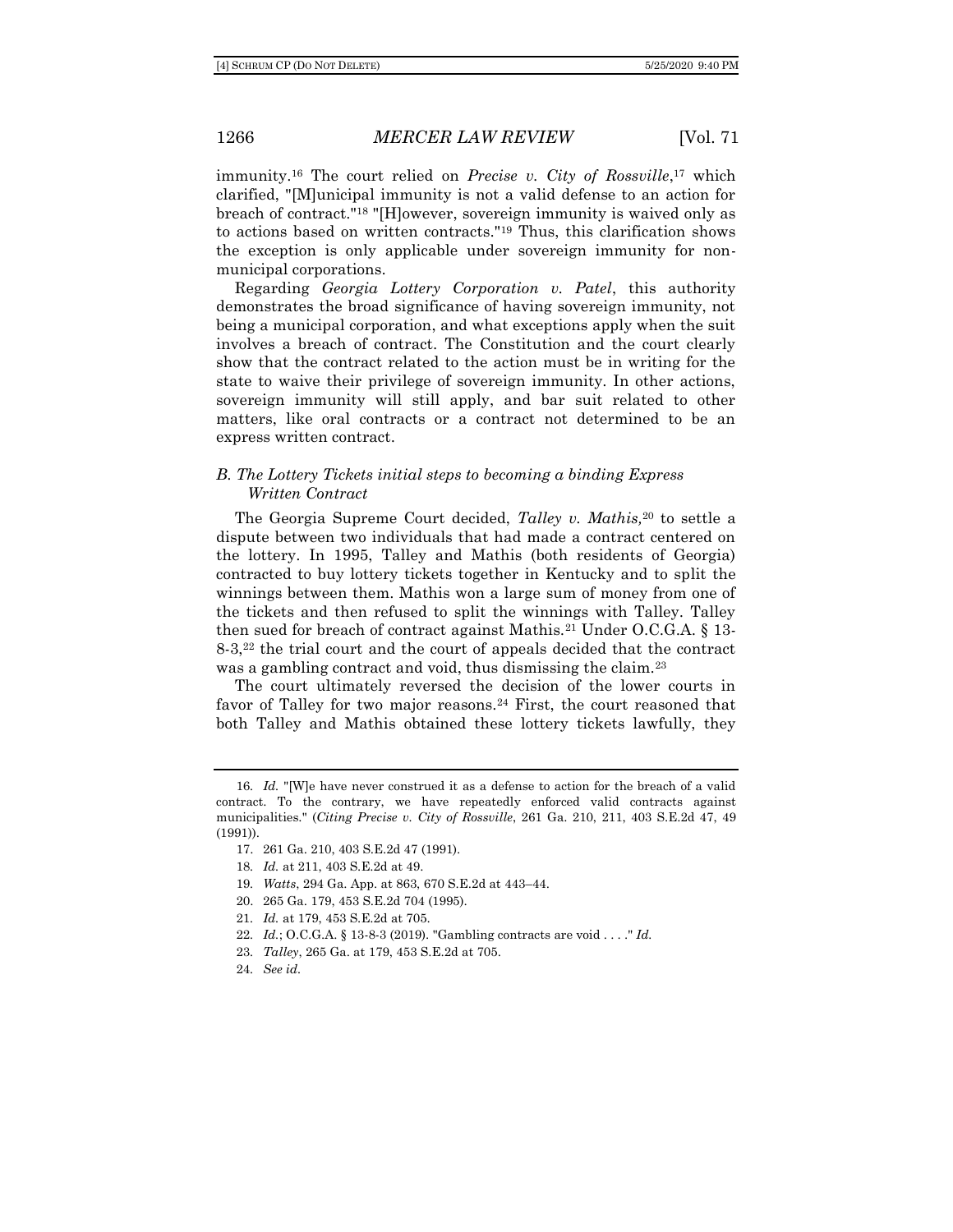both agreed to split the cost of tickets and winnings, and that this contract was not a gambling contract.<sup>25</sup> "In a gambling contract one of [the parties] is certain to lose," however in this contract both parties would win or lose together because they were splitting the costs.<sup>26</sup> Second, the court looked into enforcing the contract based on public policy.<sup>27</sup> "Where contracts are not contrary to law, the courts are bound to enforce them as made."<sup>28</sup> Since this contract was not contrary or in violation of any law, the court held this contract is enforceable and Mathis must split the winnings with Talley.<sup>29</sup>

The main idea is that *Talley* introduces the courts view on lottery tickets and enforcing contracts based on public policy. The contract was about lottery tickets yet not to be considered a gambling contract.<sup>30</sup> Often times the lottery is viewed as gambling; however, playing the lottery is legal and is even an exception commonly mentioned in statutes involving gambling.<sup>31</sup> In addition, the court, relying on a prior decision, introduced a very broad approach to when a contract should be considered enforceable. If the contract is not contradicting law, then the contract should be enforced. This case creates one of the essential first steppingstones leading to the present case at hand, *Georgia Lottery Corporation v. Patel*, and shows the significance that the lottery is not contradicting gambling laws in Georgia.

In addition, the Georgia Court of Appeals heard *Georgia Lottery Corporation v. Sumner*, <sup>32</sup> involving another lottery ticket. Sumner had bought a lottery ticket and won \$50 a day for the next five years of his life. However, GLC denied Sumner's prize because the ticket contained a printing error and failed the validation and securities test. Ultimately, Sumner sued GLC to recover the denied prize against GLC. <sup>33</sup> The court held in favor of GLC on a motion for summary judgement because the ticket had a printing error and the back of the ticket clearly states, "[t]ickets are void if they . . . are irregular in any manner."<sup>34</sup> In

29*. Talley*, 265 Ga. 181, 453 S.E.2d at 706.

31. O.C.G.A. § 16-12-35(j). "This part shall in no way prohibit communications between persons in this state and persons involved with such legal lotteries . . . ." *Id.*

- 32. 242 Ga. App. 758, 529 S.E.2d 925 (2000).
- 33*. Id.* at 759–60, 529 S.E.2d at 925–26.
- 34*. Id.* at 762, 529 S.E.2d at 928.

<sup>25</sup>*. Id.* at 179–80, 453 S.E.2d at 705.

<sup>26</sup>*. Id.* at 179, 453 S.E.2d at 705.

<sup>27</sup>*. Id.* at 180–81, 453 S.E.2d at 705–06.

<sup>28.</sup> Cauthen v. Central Georgia Bank, 69 Ga. 733, 733 (1882).

<sup>30</sup>*. Id.* at 180, 453 S.E.2d at 706. The court explains that both parties were purchasing lottery tickets in Kentucky, which is not a crime. Therefore, there is nothing unlawful within the contract. *Id.* at 180, 453 S.E.2d at 705–06.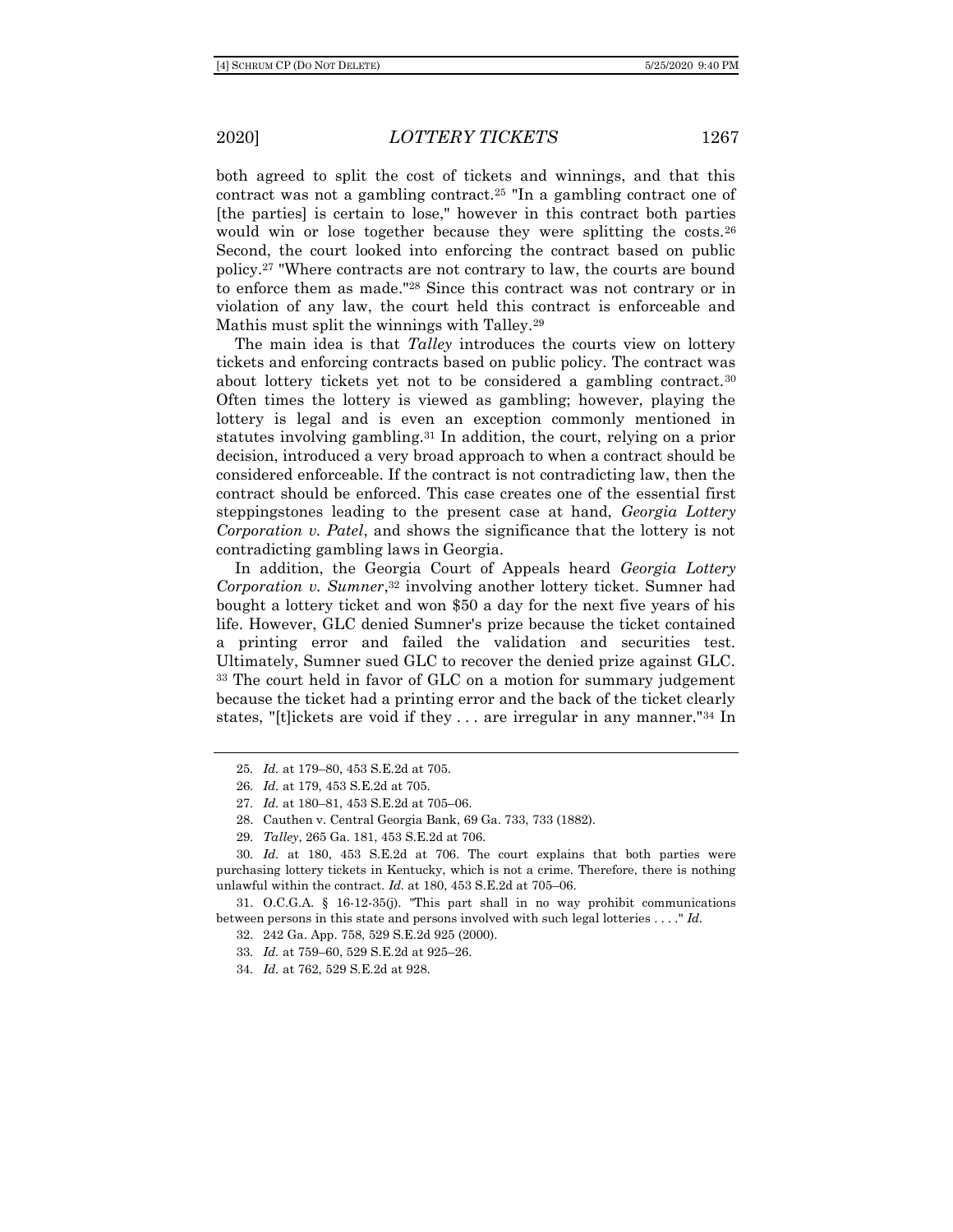furtherance, the court held that if the ticket was treated as an express written contract, the ticket is void under contract law.<sup>35</sup>

*Sumner* shows three critical distinctions that have led to the case at present. First, tickets that are misprinted or have printing errors cannot be recovered if the disclaimer is on the back.<sup>36</sup> Second, while the court did not decide whether a lottery ticket is an express written contract, the court entertained the idea of contract law and treating the lottery ticket like an express written contract to further its reasoning for why this ticket is invalid.<sup>37</sup> Finally, GLC never contended Sovereign Immunity which could have instructed the court to decide whether a lottery ticket was an express written contract before the case at hand.<sup>38</sup>

#### *C. The Georgia Lottery Corporation gains sovereign immunity*

In 1997, the Georgia Court of Appeals, in *Jackson v. Georgia Lottery Corporation*, <sup>39</sup> determined that GLC was not entitled sovereign immunity. The court strongly focused on interpreting the Georgia Constitution stating that sovereign immunity only applies to the state or the officers, agencies, departments, and employees.<sup>40</sup> GLC was determined to be only an instrumentality of the state and not an agency.<sup>41</sup> Through paying close attention to the wording used in the Georgia Constitution, the court determined that a state instrumentality does not have the privilege of sovereign immunity, only entities deemed to be a state agency can have sovereign immunity.<sup>42</sup> In addition the court also notes that the General Assembly is not responsible for GLC.<sup>43</sup>

However, *Jackson* was later overturned later in *Kyle v. Georgia Lottery Corporation*, <sup>44</sup> when GLC brought the defense of sovereign immunity for the second time. In 2011, GLC claimed to have sovereign immunity, thus wanting to bar the trademark infringement suit. The

- 39. 228 Ga. App. 239, 491 S.E.2d 408 (1997) (overruled).
- 40*. Id.* at 241, 491 S.E.2d at 411.
- 41*. Id.* at 239, 491 S.E.2d at 410.
- 42*. Id.* at 242, 491 S.E.2d at 411–12.
- 43*. Id.* at 241, 491 S.E.2d at 411.
- 44. 290 Ga. 87, 718 S.E.2d. 801 (2011).

<sup>35</sup>*. Id.*

<sup>36</sup>*. Id.* "[T]ickets are void if they . . . are irregular in any manner. The undisputed evidence established that the ticket is irregular . . . Summer did not hold a winning ticket." *Id.*

<sup>37</sup>*. Id.* "While no Georgia case has yet considered this issue, numerous other state courts have concluded that contract law governs." *Id. See* Hayes v. Dept. of the Lottery, 630 So.2d 1177 (Fla. App. 1994); Valente v. Rhode Island Lottery Comm., 544 A.2d 586 (R.I. 1988).

<sup>38</sup>*. See Sumner*, at 762, 529 S.E.2d at 928.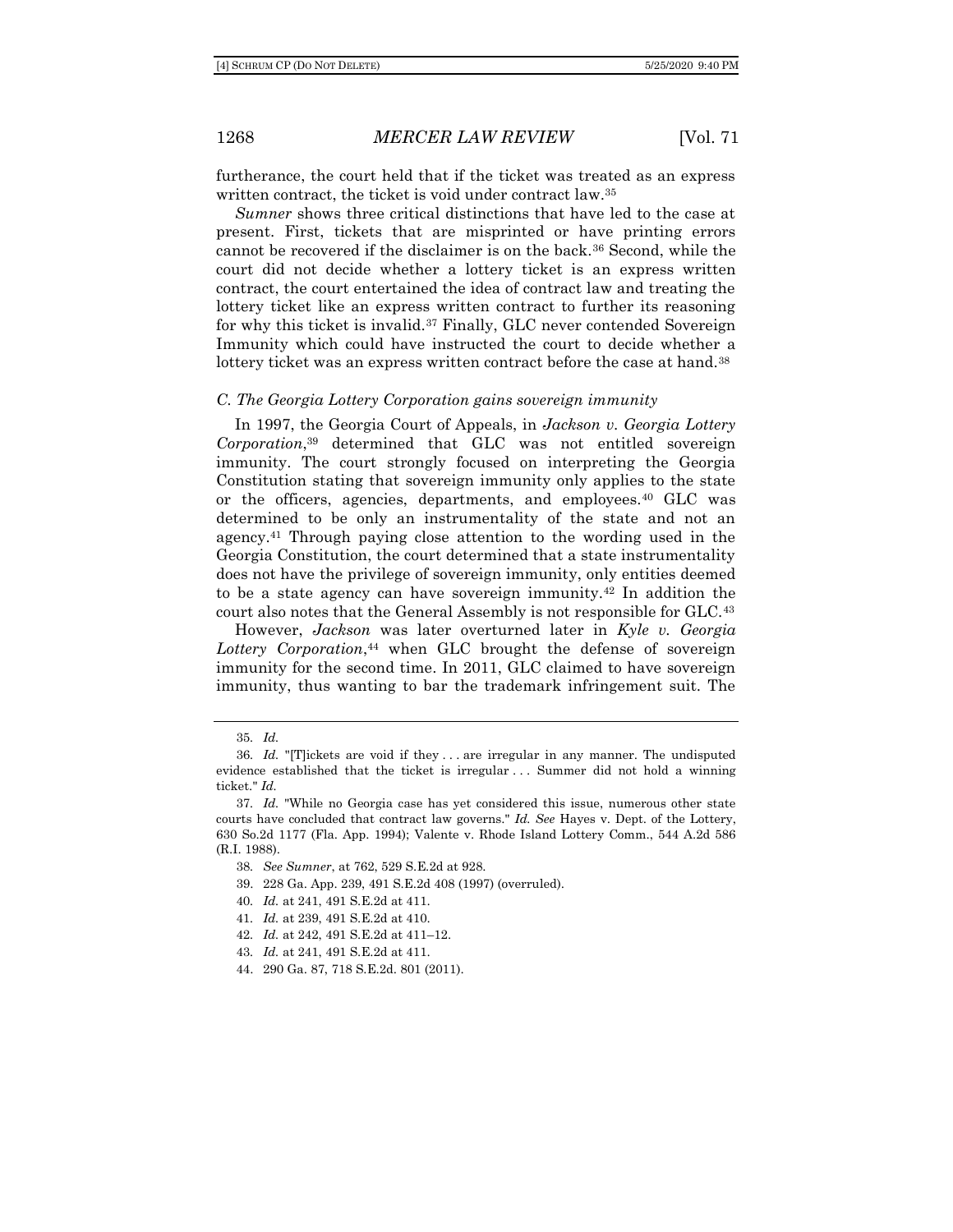Georgia Supreme Court addressed whether GLC is an instrumentality of the state and whether they're entitled to sovereign immunity. To support its ruling, the court observed the creation of GLC and the overall purpose GLC provides.<sup>45</sup> In 1992, the General Assembly created GLC under the Georgia Lottery for Education Act,<sup>46</sup> to help fund state educational purposes and programs, like the Hope Scholarship.<sup>47</sup> To further the reasoning, the court noted that certain statutes hold GLC accountable to the General Assembly "through a system of audits and reports."<sup>48</sup> This overall purpose of benefiting the state and the accountability to the General Assembly led the Georgia supreme court to hold that GLC is a government entity and is entitled to sovereign immunity.<sup>49</sup>

The court in *Kyle* established one of the critical points for *Georgia Lottery Corporation v. Patel*, that sovereign immunity applies to GLC in actions taken against it. This holding further rejected prior notions of who had the privilege of sovereign immunity and emphasized the idea that any instrumentalities of the state are entitled to sovereign immunity, if they possess a purpose beneficial to the state.

In comparison, the decision in *Sumner* was well before the Georgia Supreme Court heard *Kyle* which explains why GLC did not try and use the defense prior because it was not an instrumentality. It is still important to note that *Kyle* dealt with a trademark infringement and not a breach of contract. During *Sumner*, the *Jackson* holding was still in effect ruling that GLC did not have sovereign immunity because GLC was not considered an agency of the state at the time of the case. Had *Summer* come after *Kyle*, the court would likely have decided whether a lottery ticket was an express written contract before *Georgia Lottery Corporation v. Patel*.

#### *D. Public Policies outlining Sovereign Immunity.*

The decision in *Kyle* further expands upon why an instrumentality of the State can claim Sovereign immunity based on certain public policies and statutes. The Georgia Tort Claims Act,<sup>50</sup> "extend[s] sovereign immunity to the State of Georgia, [and] its offices, agencies, authorities,

50. O.C.G.A. § 50-21-22(5)–(6) (2019).

<sup>45</sup>*. Id.* at 91, 718 S.E.2d at 804. "[I]ts main purpose is to generate net proceeds to be used to support improvement and enhancement for educational purposes and programs." *Id.*

<sup>46.</sup> O.C.G.A. § 50-27-1 (2019).

<sup>47</sup>*. Kyle*, 290 Ga. at 87, 718 S.E.2d at 802.

<sup>48</sup>*. Id.* at 91, 718 S.E.2d at 804.

<sup>49</sup>*. Id.*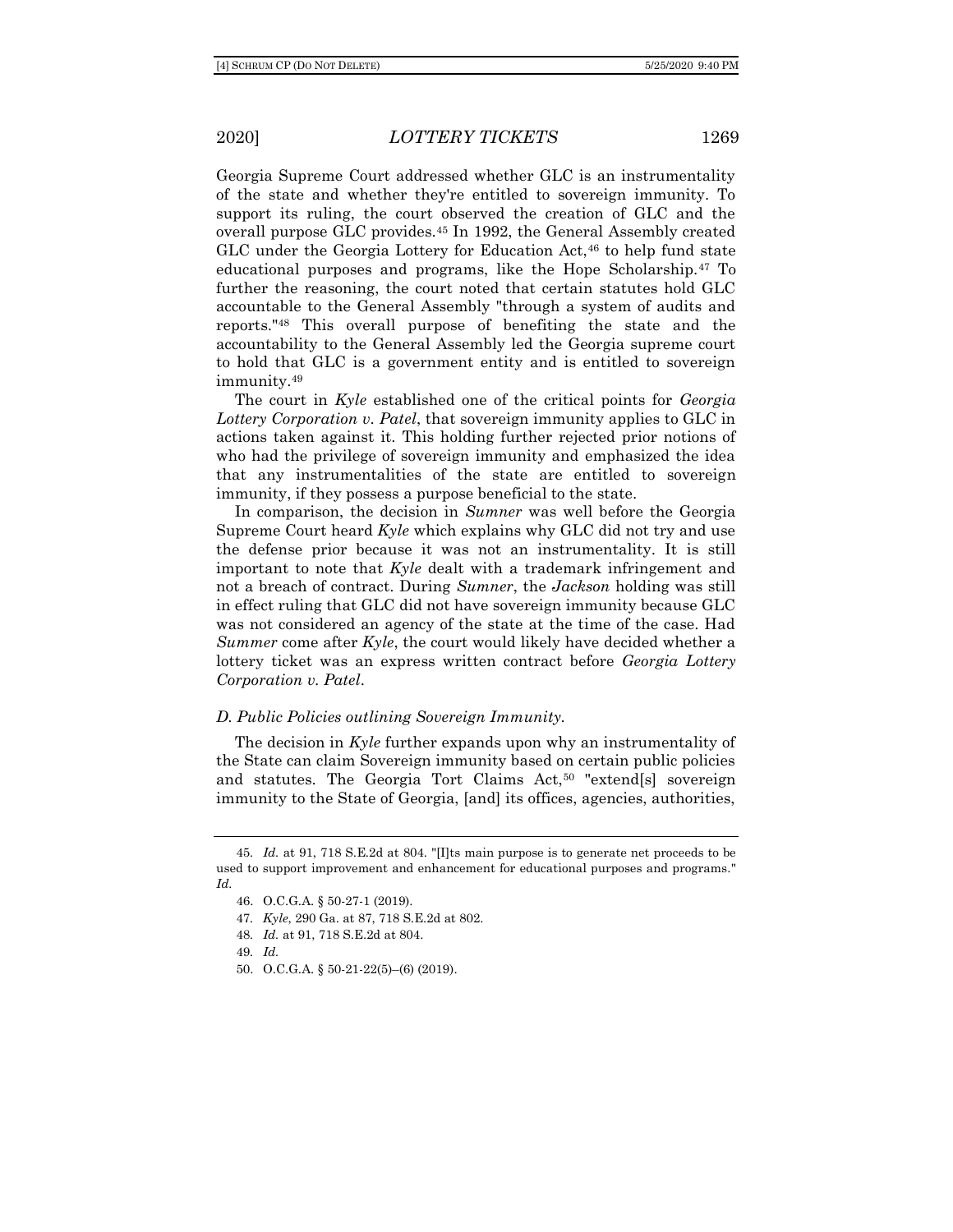departments, commissions, boards, divisions, instrumentalities, and institutions."<sup>51</sup> These entities, created from the General Assembly, serve specific public purposes to the state of Georgia.<sup>52</sup> Since the entities provide a service that promotes benefits to the state as a whole they can enjoy the privilege of sovereign immunity.<sup>53</sup> The policy behind the idea of sovereign immunity is to allow state entities to avoid strenuous litigation, which would hinder their services to the state and citizens of the state.<sup>54</sup> Sovereign immunity follows a very utilitarian approach of allowing state entities to continue operations freely, which in turn, will ultimately have a strong beneficial output for the state.<sup>55</sup>

However, the Georgia Constitution makes certain exceptions based in the Fourteenth Amendment's due process clause and equal protection clause.<sup>56</sup> "Protection to person and property is the paramount duty of government and shall be impartial and complete. No person shall be denied the equal protection of the laws."<sup>57</sup> Thus, the General Assembly drafted these exceptions to sovereign immunity based off rights to the people from the United States Constitution. While the exceptions do not apply to all types of disputes, it is inherently obvious that the General Assembly provided written contracts as one exception to ensure that the state entity understood its waiver of sovereign immunity by entering into the contract.

Finally, we reach the case at hand shifting the focus to why a lottery ticket is, now, considered an express written contract. More importantly, what authority impacted the decision and how this authority is interpreted today.

#### IV. COURT'S RATIONAL

#### *A. Opinion*

Judge Coomer delivered the opinion in *Georgia Lottery Corporation v. Patel*. <sup>58</sup> While Judge Barnes concurred, Judge McMillian dissented

54*. See Kyle*, 290 Ga. at 91, 718 S.E.2d at 804.

55*. See Id.*, at 89–91, 718 S.E.2d at 803–04. An agency or instrumentality may be entitled to raise sovereign immunity if they have a purpose that is beneficial to the state.

56*. Woodard*, 256 Ga. at 406, 456 S.E.2d at 583.

- 57. GA. CONST. art. I, § 1, para. 2 (2019).
- 58. 349 Ga. App. at 529, 826 S.E.2d at 387.

<sup>51</sup>*. Kyle*, at 91, 718 S.E.2d at 804.

<sup>52</sup>*. Id.* at 90, 718 S.E.2d at 803.

<sup>53.</sup> Woodard v. Laurens County, 265 Ga. 404, 456 S.E.2d 581 (1995). "A waiver of sovereign immunity is a mere privilege, not a right, and the extension of that privilege is solely a matter of legislative grace." *Id.* at 406, 456 S.E. at 583 (quoting Sikes v. Candler County, 247 Ga. 115, 117(2), 274 S.E.2d 464, 466 (1981)).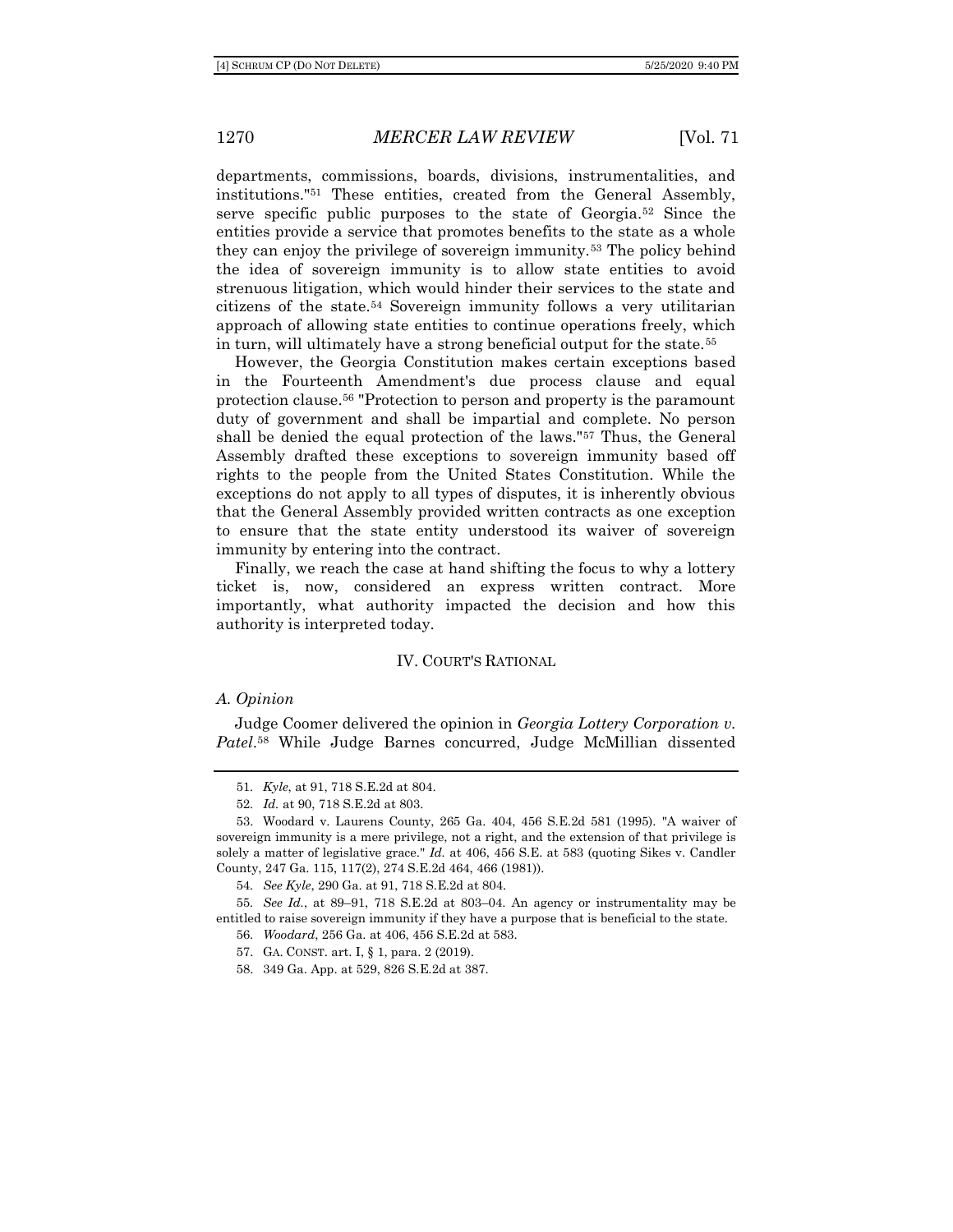leading this case to only become physical precedent.<sup>59</sup> Even though this case is physical precedent and is not mandatory authority, the decision is still highly persuasive. The court reviewed de novo the trial court's finding that the lottery ticket was an express written contract and GLC was barred to use sovereign immunity.<sup>60</sup> GLC filed this appeal contending that Patel has not met the burden of proving that the lottery ticket is an express written contract.<sup>61</sup> The main issue to address was, "[w]hether a Georgia lottery ticket constitutes a written contract which waives the GLC's sovereign immunity."<sup>62</sup>

In the opinion, the court immediately addressed the lottery ticket and the overall scope of the wording on the ticket, like every other lottery ticket in Georgia. The court points out that the lottery ticket contained the name Georgia Lottery, the price, how to win, the odds of winning, disclaimers for invalid tickets, and how to recover prizes won.<sup>63</sup> As a general overview, the court relies on prior case law to outline what is a valid enforceable contract: "To constitute a valid contract, there must be parties able to contract, a consideration moving to the contract, the assent of the parties to the terms of the contract, and a subject matter upon which the contract can operate."<sup>64</sup> "An offer and an acceptance are essential prerequisites to the creation of every kind of contract. Thus, the law requires that the parties' consent to the formation of a contract. Until each has assented to all the terms, there is no binding contract[.]"<sup>65</sup>

Through looking at the general view of what is a contract, the court backed its reasoning with *Talley* and *Sumner*. <sup>66</sup> Both cases demonstrated the idea and theories behind supporting a lottery ticket or contracts involving the lottery to be valid and enforceable.<sup>67</sup> Even *Sumner*, which is physical precedent (like this case) is influential to supporting the claim that a lottery ticket is an express written contract.<sup>68</sup> *Talley* reintroduced the broad authority for when a court

68*. Ga. Lottery Corp.*, 349 Ga. App. 531–32, 826 S.E.2d at 388–89.

<sup>59</sup>*. Id.* at 534, 826 S.E.2d at 390. *See* Court of Appeals Rule 33.2(a).

<sup>60</sup>*. Ga. Lottery Corp.*, 349 Ga. App. at 529, 826 S.E.2d at 387.

<sup>61</sup>*. Id.* at 531, 826 S.E.2d at 388.

<sup>62</sup>*. Id.* at 529, 826 S.E.2d at 387.

<sup>63</sup>*. Id.*

<sup>64.</sup> O.C.G.A. § 13-3-1 (2019).

<sup>65.</sup> Southeast Grading v. City of Atlanta, 172 Ga. App. 798, 800, 342 S.E.2d 776, 779 (1984).

<sup>66</sup>*. Ga. Lottery Corp.*, 349 Ga. App. at 531–32, 826 S.E.2d at 388–89.

<sup>67.</sup> See *Talley*, 265 Ga. 179, 453 S.E.2d 704; *See Sumner*, 242 Ga. App. 758, 529 S.E.2d 925.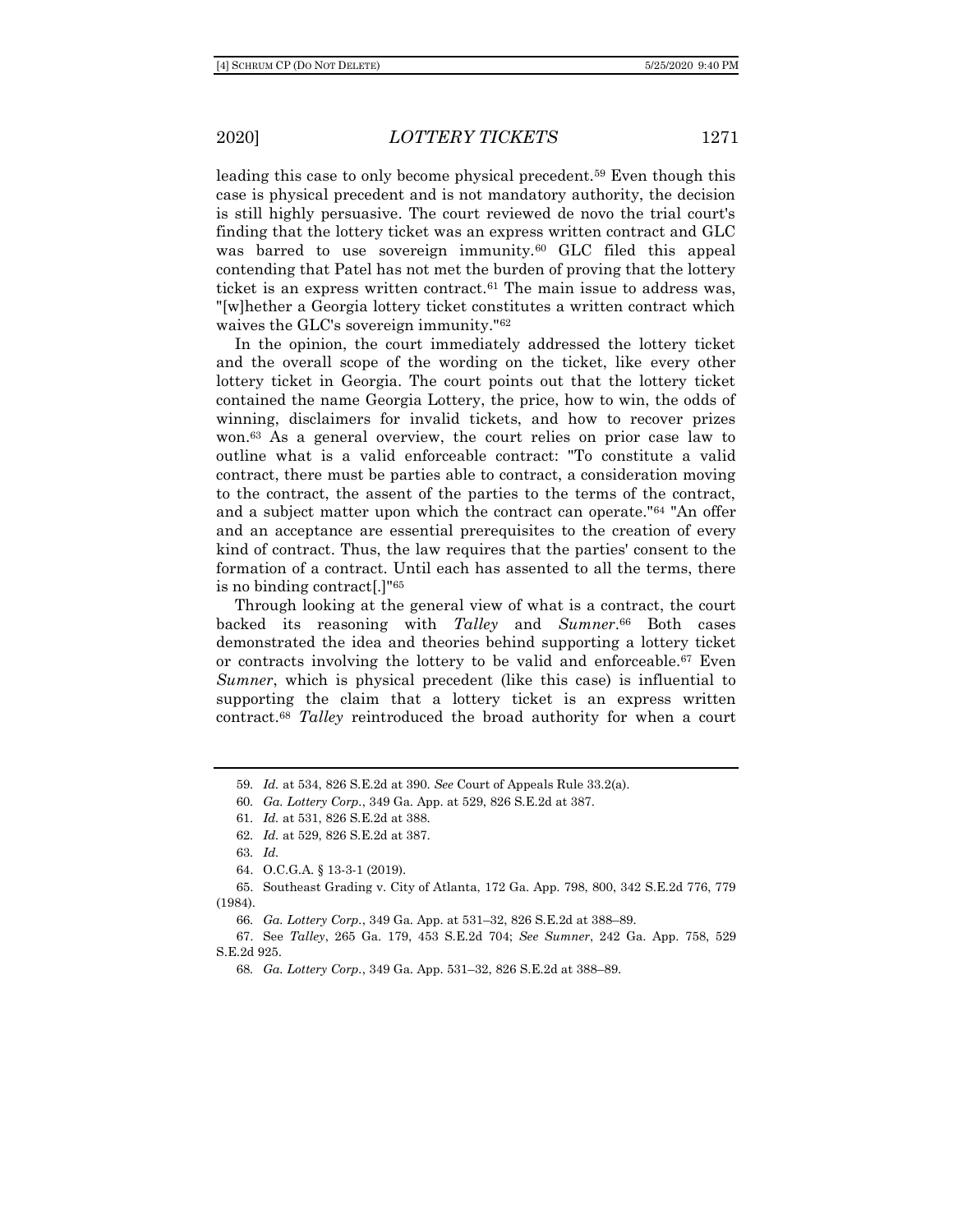should enforce a contract. By evaluating the cases together, this led to a strong argument for lottery ticket being an express written contract.<sup>69</sup>

Next, the court evaluated GLC's argument that both parties need to sign the express written contract in order to waive sovereign immunity.<sup>70</sup> GLC argued that *Kyle* demonstrates that GLC is entitled to sovereign immunity and misconstrues *Kyle* that both parties need to sign the contract.<sup>71</sup> However, the court distinguishes *Kyle* because the suit was for a trademark infringement, not a breach of contract. *Kyle's* sole purpose was establishing that GLC is an instrumentality of the state and entitled to sovereign immunity.<sup>72</sup> GLC also cites to other authority that involved instrumentalities of the state because they were able to preserve sovereign immunity in cases involving a breach of an express written contract. In contrast, both cases involved contracts that expressly stated that both parties needed to sign the contract or else the contract would not be effective.<sup>73</sup> In furtherance the court stated, "the lottery ticket . . . contains no requirement that the GLC sign the ticket to render it valid."<sup>74</sup> GLC's argument that they needed to sign the ticket is not backed by legal authority and held no merit. Thus, since they had no mention, in writing, of the need for both parties to sign for the contract to become effective, the lottery ticket is enforceable without GLC's signature.

Lastly, GLC argued the General Assembly has never defined a lottery ticket as a contract and the court cannot hold that a lottery ticket is a contract because they would essentially undermine the General Assembly.<sup>75</sup> However, Judge Coomer noted, "the construction, interpretation and legal effect of a contract is a question for the court to decide."<sup>76</sup> When deciding if the alleged contract is a valid contract, a judiciary interpretation is needed, therefore it is irrelevant what the legislative branch has stated prior. Thus, the court deciding if a lottery ticket is a contract does not conflict with the General Assembly's definition of a lottery ticket.

70*. Ga. Lottery Corp.*, 349 Ga. App. at 532, 826 S.E.2d at 389.

71*. Id.*

72*. Id.*

74*. Ga. Lottery Corp.*, 349 Ga. App. at 532, 826 S.E.2d at 389.

75*. Id.* at 533, 826 S.E.2d at 389.

<sup>69</sup>*. See Talley*, 265 Ga. 179, 453 S.E.2d 704; *See Sumner*, 242 Ga. App. 758, 529 S.E.2d 925.

<sup>73</sup>*. Id. See* Ga. Dept. of Community Health v. Data Inquiry, LLC, 313 Ga. App. 683, 686, 722 S.E.2d 403, 406 (2012); *see also* Ga. Dept. of Labor v. RTT Associate, 299 Ga. 78, 79, 786 S.E.2d 840, 842 (2016).

<sup>76</sup>*. Id.* (quoting Ga. Kraft Co. v. Rhodes, 257 Ga. 469, 472(2), 360 S.E.2d 595, 598 (1987).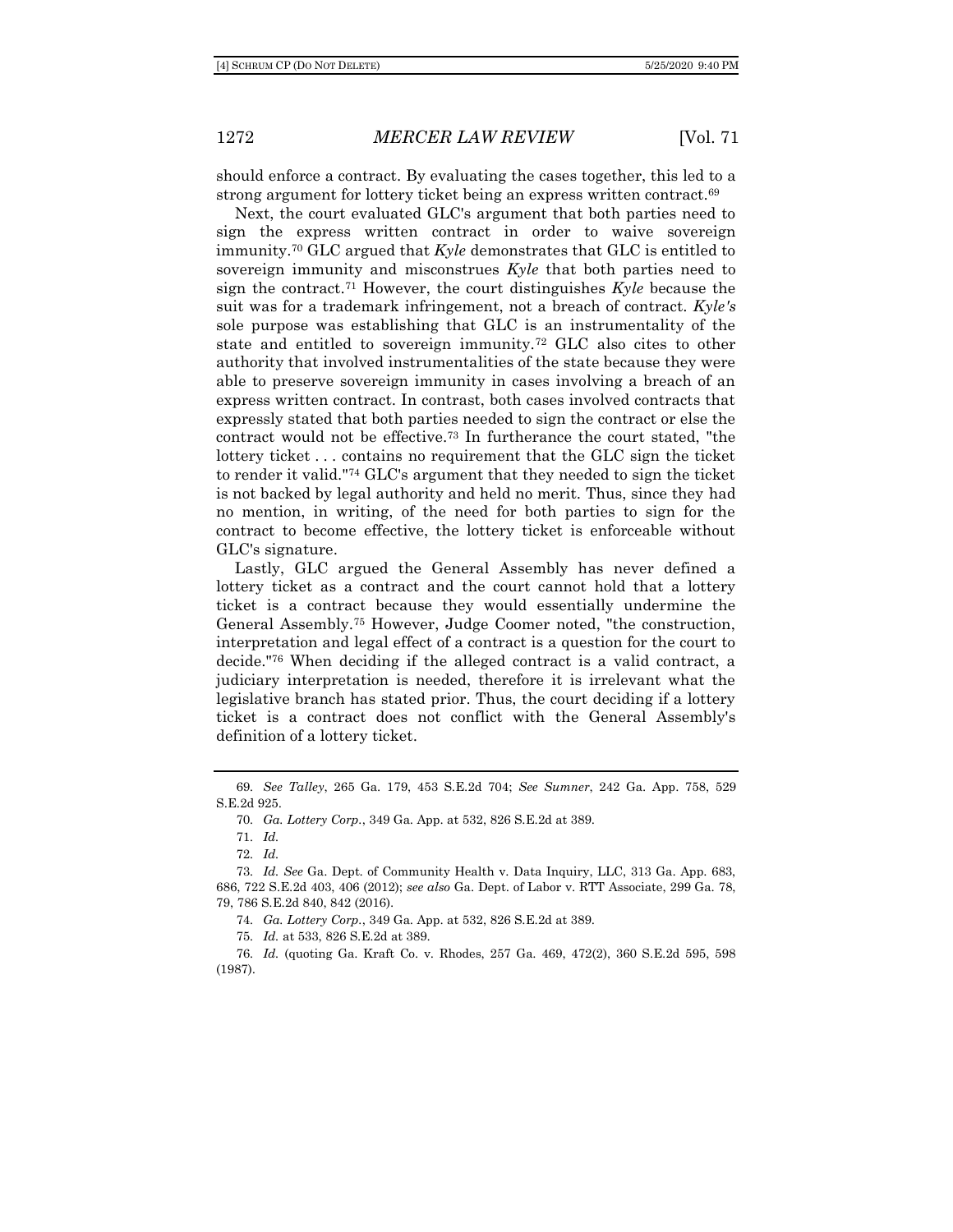The court held that a lottery ticket is an express written contract.<sup>77</sup> Therefore, the Georgia Constitution waives the defense of sovereign immunity and allows Patel to continue in her pursuit to recover the life changing sum of \$5,000,000.<sup>78</sup>

#### *B. Dissent*

Judge McMillian deliver the dissent, opposing Judge Coomer's holding that a lottery ticket is an express written contract.<sup>79</sup> Judge McMillian argued that a lottery ticket is an implied contract and that GLC should be allowed to assert sovereign immunity because the exception only applies to express written contracts.<sup>80</sup>

The dissent accepts GLC's argument that since GLC did not sign the ticket, the ticket is not an enforceable express written contract. "[W]here none of the writings produced by the plaintiff were signed by a representative of [the other party],[the] plaintiff was unable to establish a written contract."<sup>81</sup>

Judge McMillian also points out that  $O.C.G.A. \$ § 50-27-3(24)<sup>82</sup> almost requires GLC to display the rules of the game on the lottery ticket and these rules should not be interpreted as contractual terms.<sup>83</sup> Essentially this statute implies that GLC has to list these terms/rules within the lottery ticket and should not be discouraged to change what is included in a lottery ticket. With these two main arguments, Judge McMillian believed that a lottery ticket is not an express written contract and GLC should have the opportunity to enforce sovereign immunity.<sup>84</sup>

#### V. IMPLICATIONS

When dealing with a case of first impression, it is always important to analyze what kind of impact the holding may have. Specifically, to our case, how will a lottery ticket, now considered a valid express written contract, affect future litigation for GLC and what changes could happen to lottery tickets. This case may have a substantial effect

<sup>77</sup>*. Ga. Lottery Corp.*, 349 Ga. App. at 533–34, 826 S.E.2d at 390.

<sup>78</sup>*. See Id.* at 531, 826 S.E.2d at 388.

<sup>79</sup>*. Id.* at 534, 826 S.E.2d at 390.

<sup>80</sup>*. Id.* at 534–35, 826 S.E.2d at 390.

<sup>81</sup>*. Id.* at 535, 826 S.E.2d at 390 (quoting Bd. of Regents of Univ. Sys. of Ga. v. Ruff, 315 Ga. App. 452, 457, 726 S.E.2d 451, 455 (2012) (overruled)).

<sup>82.</sup> O.C.G.A. § 50-27-3(24) (2019).

<sup>83</sup>*. Ga. Lottery Corp.*, 349 Ga. App. at 535, 826 S.E.2d at 391.

<sup>84</sup>*. Id.* at 536, 826 S.E.2d at 391. "Accordingly, I would find that the trial court erred in denting the GLC's motion to dismiss on grounds of sovereign immunity and reverse." *Id.*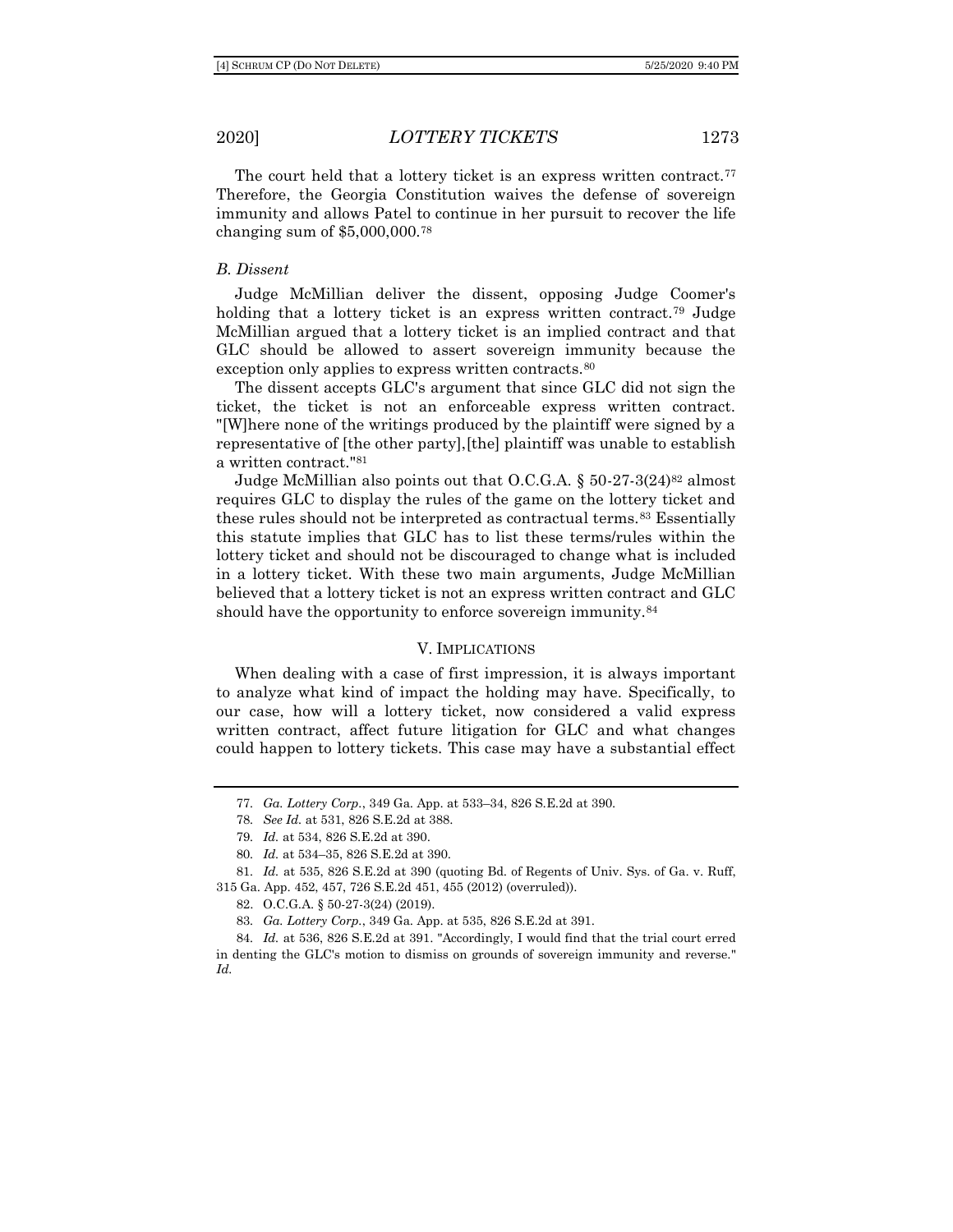on how to play the lottery in the future and how recovering a prize won from a lottery ticket could be altered. For now, any lottery ticket disputes should have a right to a fair trial and holders of the lottery ticket will not have to worry about GLC claiming sovereign immunity.<sup>85</sup>

# *A. The General Assembly's Paradox between Sovereign Immunity and Lottery Tickets*

Through *Georgia Lottery Corporation v. Patel*, we find a very peculiar turn of events. GLC is a government instrumentality and through this recognition they have sovereign immunity.<sup>86</sup> However, GLC's actual use of sovereign immunity will be substantially harmed because GLC's primary service revolves around lottery tickets. Generally, the majority of suits that arise against GLC are contesting a lottery ticket. (Still it is important to note that sovereign immunity will not be waived in other instances, like a claim of trademark infringement against GLC.) Although, now that a lottery ticket is determined to be a valid express written contract the affirmative defense of sovereign immunity will be inoperable because every single claim that involves a lottery ticket, thus involves a breach of an express written contract.<sup>87</sup>

The General Assembly created the Georgia Constitution, GLC, and O.C.G.A. § 50-27-3(24), as noted in Judge McMillian's dissent. This statute has practically required lottery tickets to include these terms and rules that ultimately pushed a lottery ticket to be an express written contract.<sup>88</sup> Since this statute was created by the General Assembly and is interpreted to have GLC list requirements that create a contract, the General Assembly has effectively forced GLC—their own state instrumentality—to always waive sovereign immunity for disputes pertaining to a lottery ticket. The Georgia Constitution's provision of waiving sovereign immunity was intended for the State and other entities to have knowledge that they were giving up this privilege, but the paradox arises because GLC is essentially forced to have a valid contract with any purchaser of a lottery ticket. The General Assembly has designed GLC to forfeit sovereign immunity whenever a lottery

<sup>85</sup>*. Id.* at 533, 826 S.E.2d at 390. "GLC is capable of entering into contracts and a lottery ticket is an express written contract." *Id.*

<sup>86</sup>*. See supra* note 55 and accompanying text.

<sup>87</sup>*. See Ga. Lottery Corp.*, 349 Ga. App. at 533, 826 S.E.2d at 389–90.

<sup>88</sup>*. Id.* at 535, 826 S.E.2d at 391. "It is entirely consistent for the rules of the game to be printed on the ticket [through O.C.G.A. § 50-27-3(24)]." *Id. See also Sumner*, 242 Ga. App. at 761, 529 S.E.2d at 927. The O.C.G.A. § 50-27-2(3) solidifies that the lottery must be operated with integrity and dignity.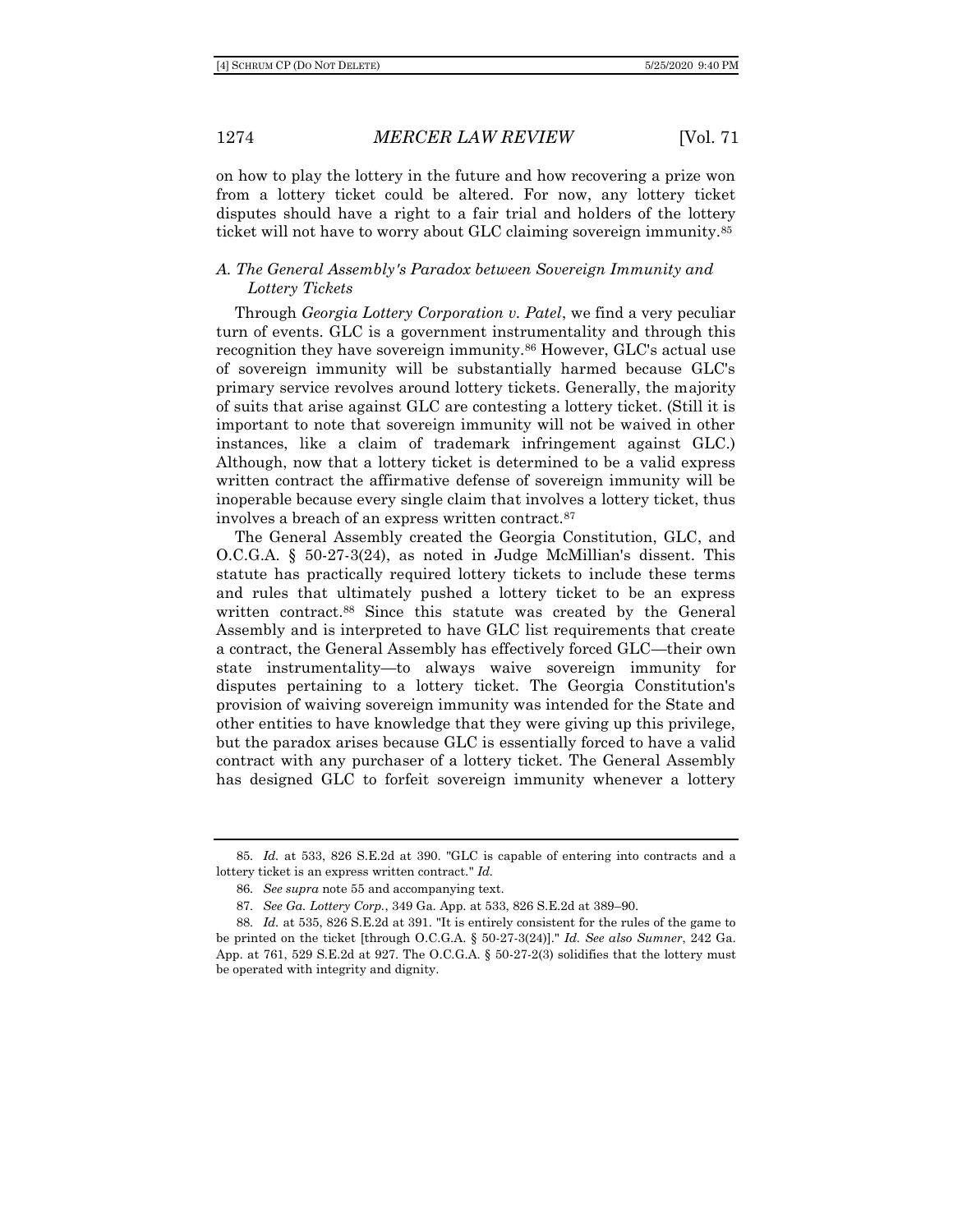ticket dispute arises and, from this case, they forfeited the knowledge that they waived sovereign immunity.

In theory, GLC could alter the structure of lottery tickets by leaving out more of the specifics such as: the price; the odds; or even the name, Georgia Lottery, on the ticket. While this is an option it is highly unlikely. If GLC took this route and removed certain specifics the lottery tickets would not comply with the regulations and the overall purpose of raising funds for educational purposes would ultimately take a great loss. The purchasers of lottery tickets would be skeptical without the direct specifics to the game and would most likely decide not to buy the tickets anymore. This would tarnish the net profits recovered and hinder certain programs throughout Georgia such as the Hope Scholarship. However, changing the structure and specifics in a lottery ticket is not the solution. GLC is now stuck between a rock and a hard place. It has been given sovereign immunity but since their business revolves around billions of express written contracts, they cannot enforce the defense.

# *B. An Idea of Hope for GLC recovering their ability to use Sovereign Immunity in cases involving Lottery Tickets*

Within the discussion of Georgia Lottery Corporation v. Patel, GLC relies on certain cases to prove that both parties must sign the express written contract or sovereign immunity is still applicable.<sup>89</sup> As noted above, the court rejected this idea because "the lottery ticket . . . contains no requirement that the GLC sign the ticket to render it valid."<sup>90</sup> However, this case may have been in favor of GLC had they put an extra clause within the disclaimer.

If GLC wants to gain the power of sovereign immunity back they need to add more specifics, not take any specifics out of the lottery ticket. GLC could essentially print tickets to say, "To claim prizes over \$600, present the ticket to any Georgia Lottery office . . . [the ticket will need to be signed by a member of GLC, in order for the claim to be validated.]"<sup>91</sup> This new restriction will be less noticeable and could possibly go undetected which will preserve the profits accumulated from the lottery tickets to support Georgia's educational purposes and programs. If done properly, the citizens of Georgia would not notice the clause until they actually won a prize over \$600. However, these tactics can raise new arguments regarding contract law, such as bad faith.

<sup>89</sup>*. Ga. Lottery Corp.*, 349 Ga. App. at 532, 826 S.E.2d at 389.

<sup>90</sup>*. Id.* 

<sup>91</sup>*. See Id.* at 530, 826 S.E.2d at 387.